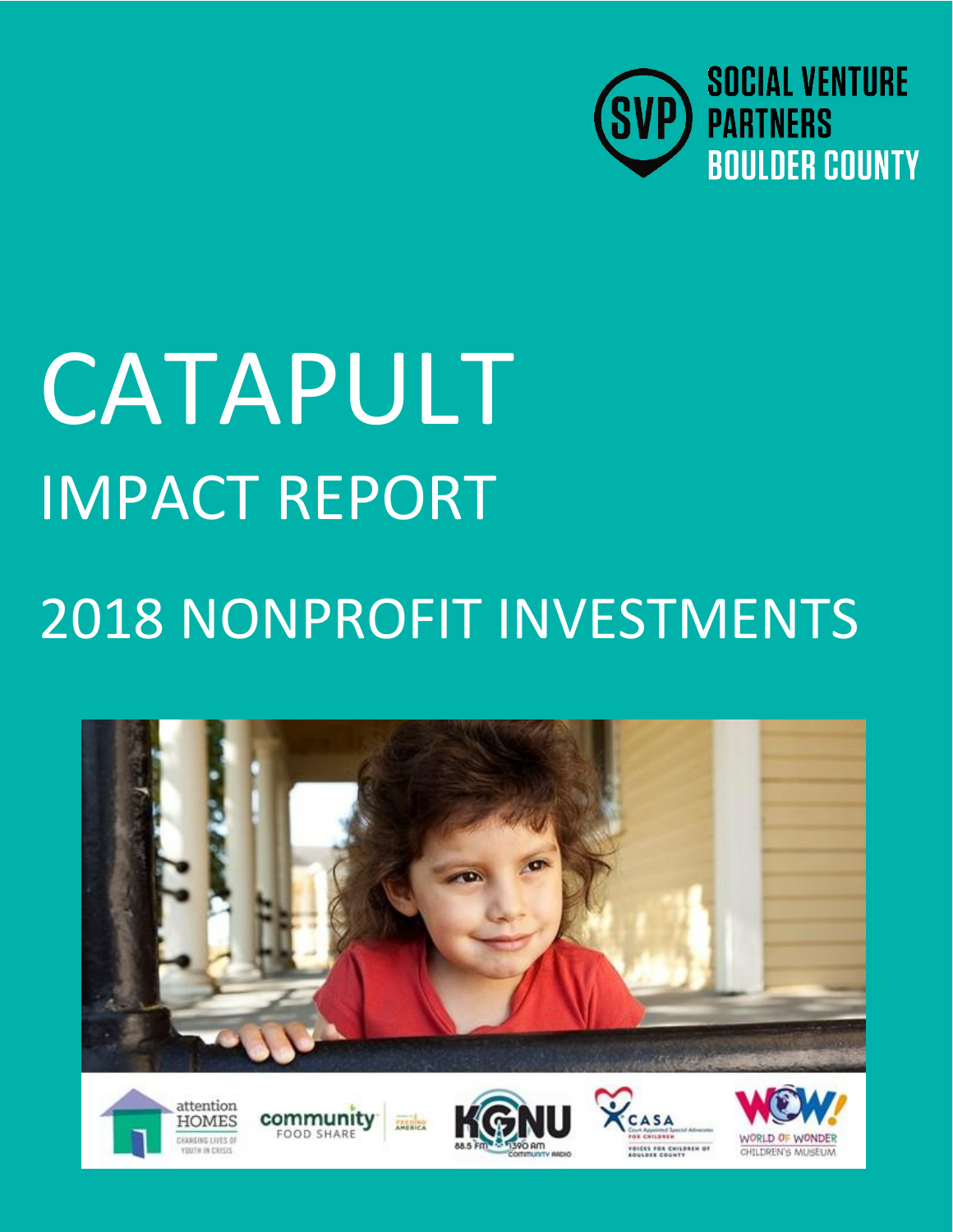### ABOUT

Social Venture Partners (SVP) Boulder County works side by side with local nonprofits helping them to be their best and philanthropic changemakers helping them have deeper impact. As a nonprofit organization, we strengthen other Boulder County nonprofits by helping them implement the strategies, structures, processes and leadership to move to the next level. We support philanthropic changemakers by helping them learn, connect and contribute their skills and experiences successfully. What we do:

- o Build connections
- o Develop leadership skills
- o Educate individuals and organizations
- o Engage individuals in skilled volunteer roles
- o Consult and advise with nonprofits

#### THE CATAPULT PROGRAM

This report pertains to SVP's effectiveness in building capacity among its nonprofit participants through the Catapult program. The Catapult program makes competitively-selected, multi-year investments that build capacity through consulting, education, mentoring, coaching, cash grants and connecting Partners with nonprofits as volunteers. Nonprofit participants in this program are called Investees.

#### BACKGROUND

As a learning organization, SVP seeks to continually assess its progress and improve its performance. In assessing our impact in capacity building, we have prioritized these outcomes:

- o Investee satisfaction with SVP
- o Value added by SVP
- o Impact of capacity gains on organizational and program effectiveness

#### **METHODOLOGY**

The following data collection tools were used to generate this report:

- $\circ$  The Investee online survey generated qualitative information related to Investee satisfaction and quantitative data related to the value-added of SVP Partners.
- o The Most Significant Change Tool generated stories about SVP's Impact on organizational effectiveness.

#### LIMITATIONS TO THE DATA

The data that follows paints a meaningful and important portrait of SVP's impact through the Catapult program. It is nonetheless important to acknowledge several aspects of the research methodology that may impact the data, particularly as it relates to the Investee survey.<sup>1</sup>

- $\circ$  Although the information provided by Investees was confidential, there is an inherent bias in surveys administered to grantees by funders. To minimize this bias, SVP administered the survey **after** making renewal decisions and dispersing cash grants.
- $\circ$  The quantitative data related to calculating value added by SVP Partners are estimates by Investees and SVP. There is a degree of judgment in these numbers and they should be viewed as good faith estimates.
- $\circ$  The data related to increased capacity gain and/or stories of significant change is subjective and was provided by Investees without independent review or verification.

 $\overline{a}$ 

 $<sup>1</sup>$  Information providing more specific information about these limitations and the measures taken to minimize</sup> them is available through SVP.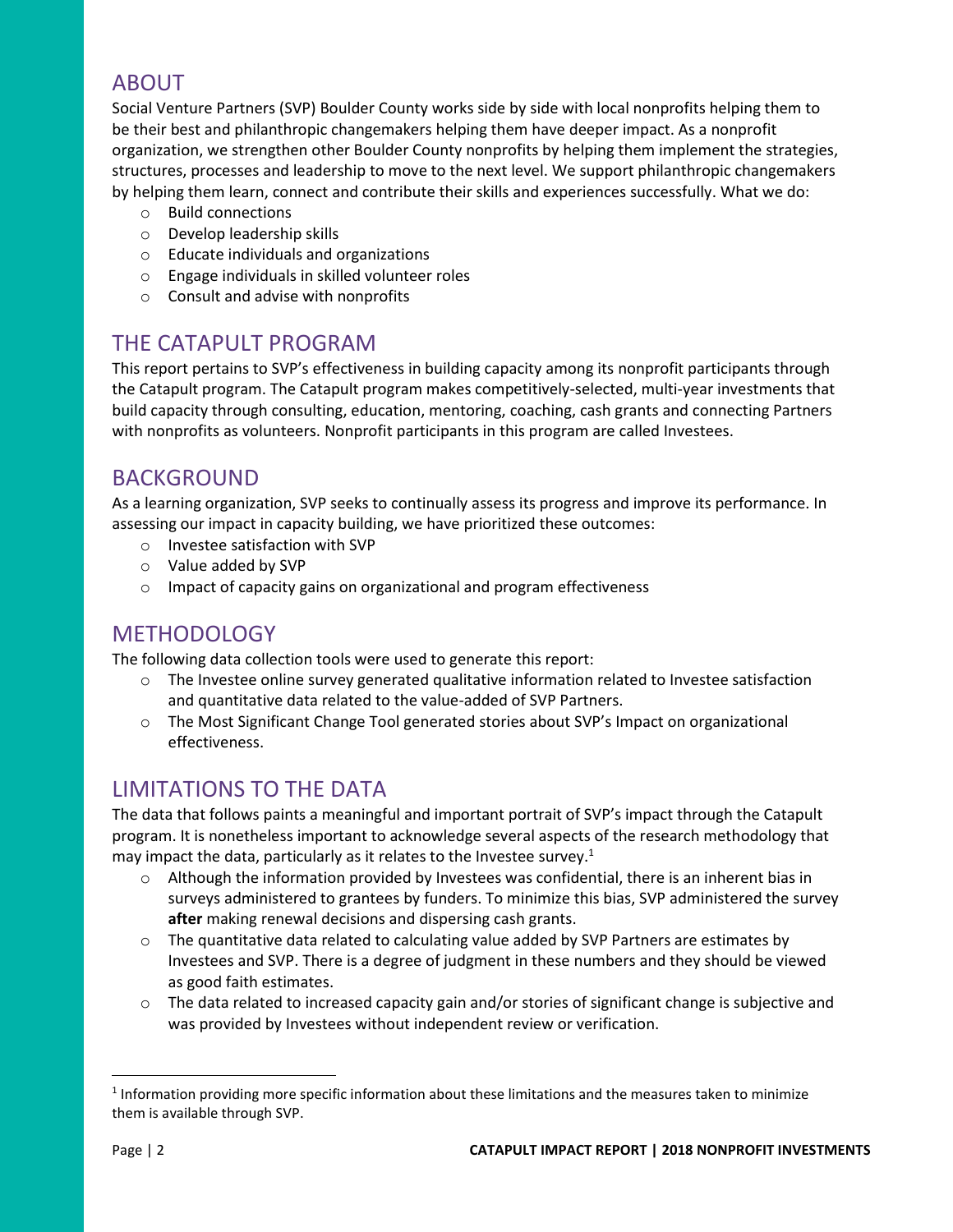## **Key Findings on Impact**

#### GENERAL INFORMATION ABOUT RESPONDENTS

In January 2019, we administered tools to gather data on Investee outcomes and received responses from 5 of 5, or 100% of the Investees who had engaged with SVP for at least 12 of the last 18 months.

- $\circ$  Two of the five Investees had completed their 3<sup>rd</sup> (and final) year of investment with SVP, two of the five had completed their 2<sup>nd</sup> year of investment with SVP; and one of the five had completed their 1<sup>st</sup> year of investment with SVP.
- $\circ$  These investments received an average of 297 hours in consulting support and \$13,300 in supporting cash grants in the investment year evaluated.

#### INVESTEE SATISFACTION WITH SVP

Tracking Investee perceptions of SVP is important because of the relationship-intensive nature of the collaboration. SVP's high level of engagement requires a strong foundation of trust. A high degree of Investee satisfaction with SVP relationship is a prerequisite for any meaningful capacity building work.

Overall, 100% of SVP Investees characterized their experience of working with SVP as good (two of five) or excellent (three of five).

Overall, 100% of SVP Investees characterized their relationship with their Lead Partner(s), Other Partners, and Staff as good or excellent (four or five, on a range of 1-5). Satisfaction according to the specific criteria of Approachability, Responsiveness, and Knowledge was as follows:<sup>2</sup>



Investee Satisfaction with SVP's People

 $\overline{a}$ 

<sup>&</sup>lt;sup>2</sup> Approachability – The Investee staff knows how to contact the Partner/staff/lead; feels comfortable contacting; feels receptiveness to their questions or feedback

Responsiveness – The Investee staff feels that the Partner/staff/lead replies in a timely way; the response is useful or thoughtful; and that the Partner/staff/lead demonstrated openness to the investee staff's feedback

Knowledge – The Investee staff feels that the Partner/staff/lead is able to offer resources or ideas in response to their questions or request for information; that the Partner/staff/lead reflects understanding of their organization's mission and needs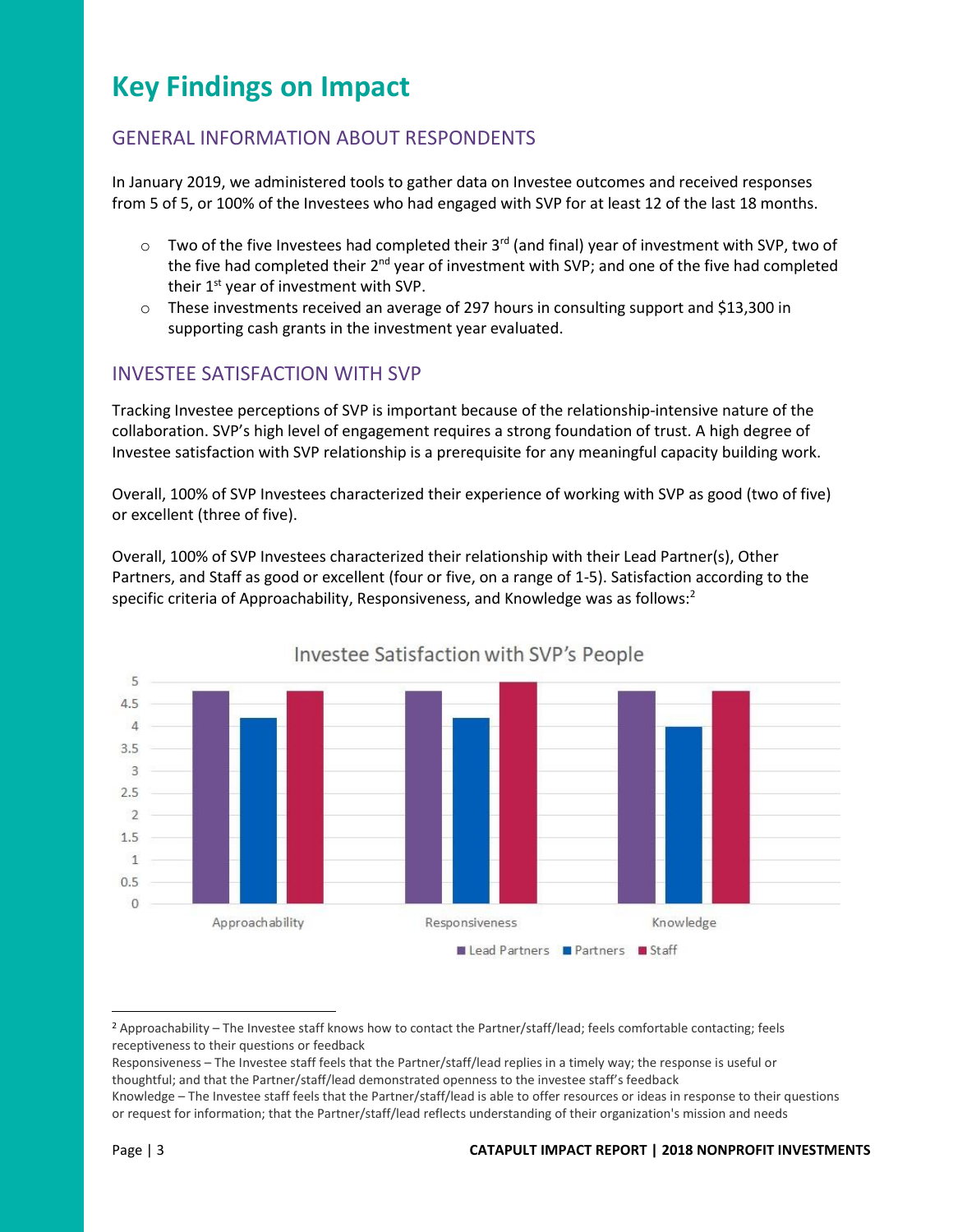#### SATISFACTION ACCORDING TO DIFFERENT FORMS OF ASSISTANCE

Overall, 100% of SVP Investees characterized three different forms of SVP assistance as very valuable or extremely valuable (four or five, on a range of 1-5). However, one Investee characterized SVP grant funding as valuable (three, on a range of 1-5).



SATISFACTION WITH PARTNER PRO-BONO SUPPORT

SVP works with Investees to identify the areas of capacity and capability it needs to develop, and then provides consulting to strengthen those areas; matching 47 Partners to projects in 2018. SVP asked Investees for their perceptions of value of Partner support for the following types of assistance:

Mission, Vision, Strategy and Planning Financial Management Fund Development Outcomes Measurement and Evaluation Human Resources Board Leadership CEO/ED/Senior Management Team Information Technology Legal Affairs Marketing, Communications and External Relations



Note: Each Investee only received support in some of the capacity building areas.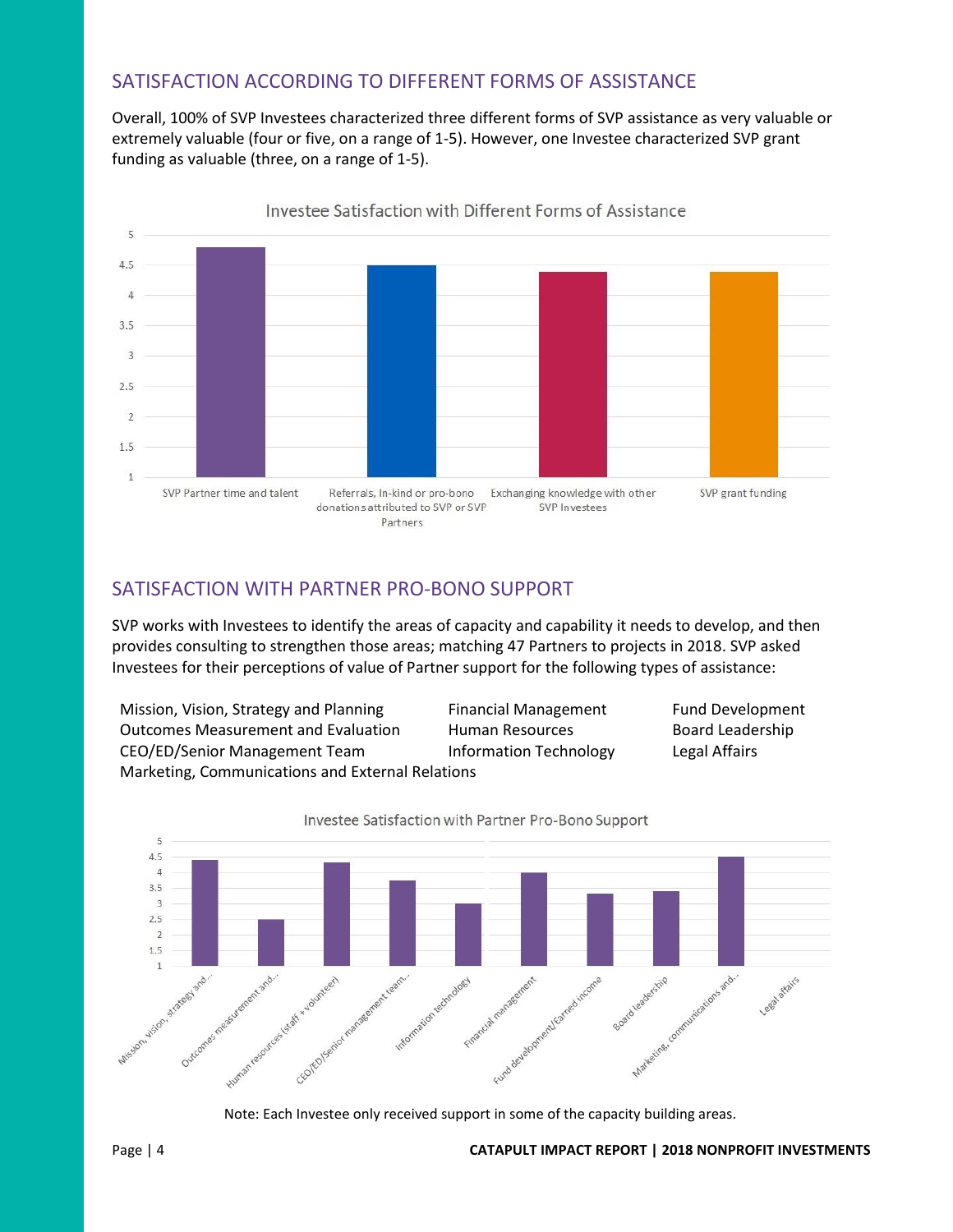#### VALUE OF GENERAL OPERATING GRANTS

Three Investees answered the following question: "What has the general operating grant you received from SVP allowed you to accomplish that you may not have otherwise been able to do?"

*"The grant hitting our GOS {general operating support} budget line item allows us to pursue other project based grants that we may not be able to pursue if we were needing to write more GOS grants applications."*

*"The general operating grant allowed us to expand our professional development for staff. Four of our staff members were able to attend conferences specific to their fields, and the ED was able to participate in executive presentation coaching."*

*"We are not sure where we are using it yet but will likely use it to help cover the costs of staffing we've added for communications/marketing, which are direct results of strategic planning and branding we've done with SVP."*

#### ASSESSMENT OF SVP ALONG KEY DIMENSIONS

SVP Investees characterized SVP from Average (three) to Very High (five) (on a range of 1-5) on a series of dimensions key to being an effective capacity and capability builder:

- $\circ$  Effectiveness at developing core skills, management practices, strategies and systems
- o Effectiveness at coaching, mentoring and teaching
- o Sensitivity to nonprofit community/culture
- o Sensitivity to diversity, equity, inclusiveness and cultural competence
- o Transparency and fairness in grant making decisions
- o Clarity in communicating goals and expectations
- o Knowledge of your organization's issue areas
- o Overall reputation among other nonprofits
- o Overall reputation among other funders



Assessment of SVP Along Key Dimensions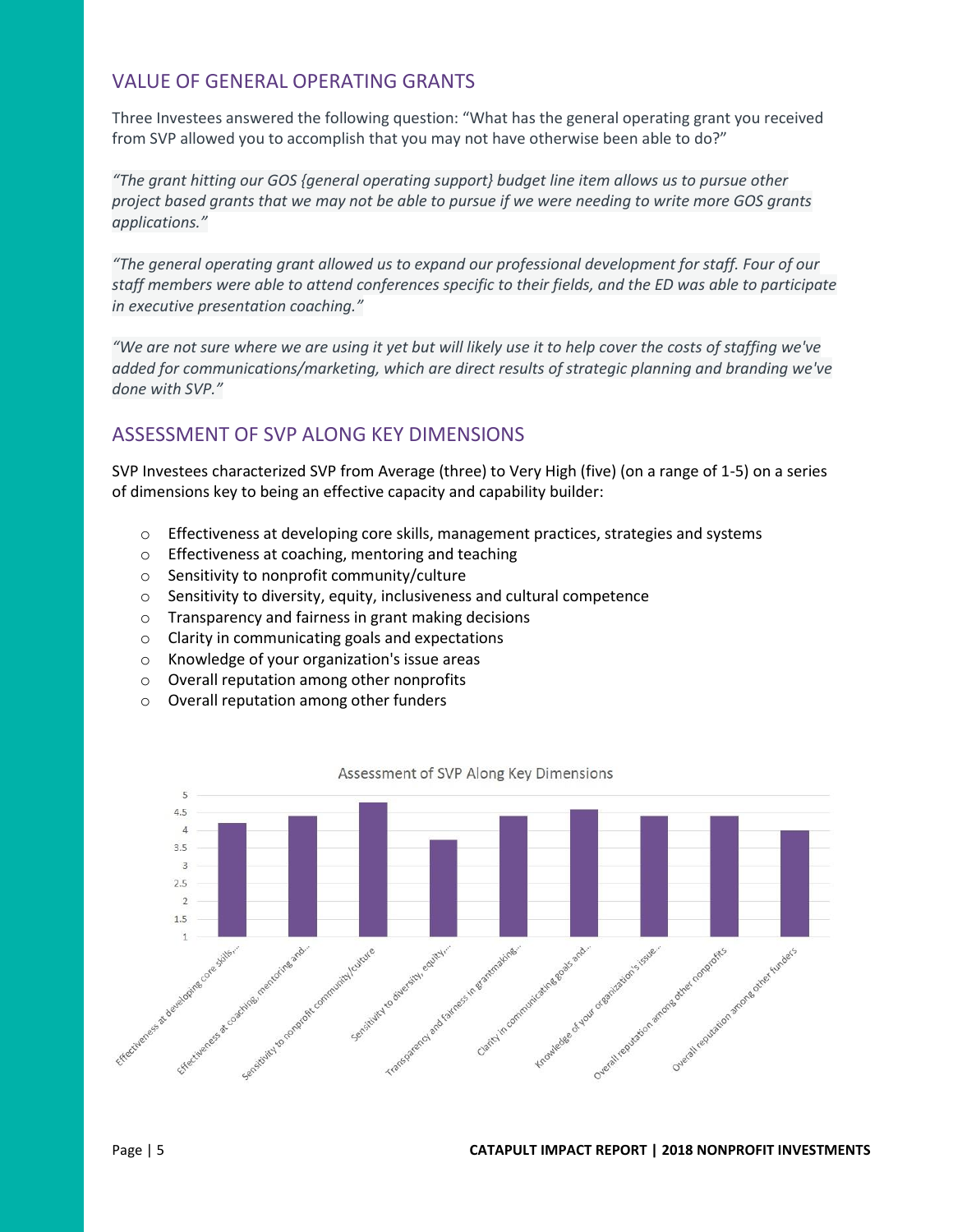#### VALUE ADDED BY SVP PARTNERS

SVP's strategy for building capacity is to provide a complete package of professional-level volunteers (Partners), mentoring, coaching, education, facilitated peer learning, money, and networking opportunities to its Investee organizations.

In fact, the cash grants are only a small portion of the value that Investees gain by being part of SVP. Through the Investee survey, we attempt to quantify the value added by SVP Partners by asking Investees for information about the following

- o Partner volunteer time for strategic volunteer projects<sup>3</sup>.
- o The new cash donations made by *individual* SVP Partners (as opposed to the SVP organizational grant).
- $\circ$  The new cash donations or grants received based on referrals or contacts from individual Partners.
- $\circ$  The in-kind benefits received based on referrals or contracts from individual Partners (e.g. a Partner used their connections to negotiate pro bono printing services valued at \$1,000).

| Value Added by SVP Partners 3                   | \$297,000 |
|-------------------------------------------------|-----------|
| Volunteer Time (1,485 hours @ \$200/hr.)        |           |
| New cash contributions from individual Partners | \$27,730  |
| New cash contributions from Partner referrals   | \$37,500  |
| In-kind contributions from Partner referrals    | \$8,000   |
| Total                                           | \$345,230 |

A summary of the value added by SVP Partners across all responding Investees is as follows:

Total value added by SVP Partners to these five Investees was approximately \$345,230. During the same period, cash grants to these Investees totaled \$66,500.



**During this same period, cash grants to Investees totaled \$66,500. This means that the value added by SVP Partners was five times the value of cash grants!**

 $\overline{a}$ 

 $\circ$  3 The hourly value was calculated using a market-based uniform rate of \$200 per hour. Although market rates vary, we chose a single rate at the low end of the range (\$150-\$600) to maximize ease and reliability of data collection. The hours and other quantitative data related to calculating value added by SVP Partners are estimates by Investees and SVP. There is a degree of judgment in these numbers and they should be viewed as good faith estimates.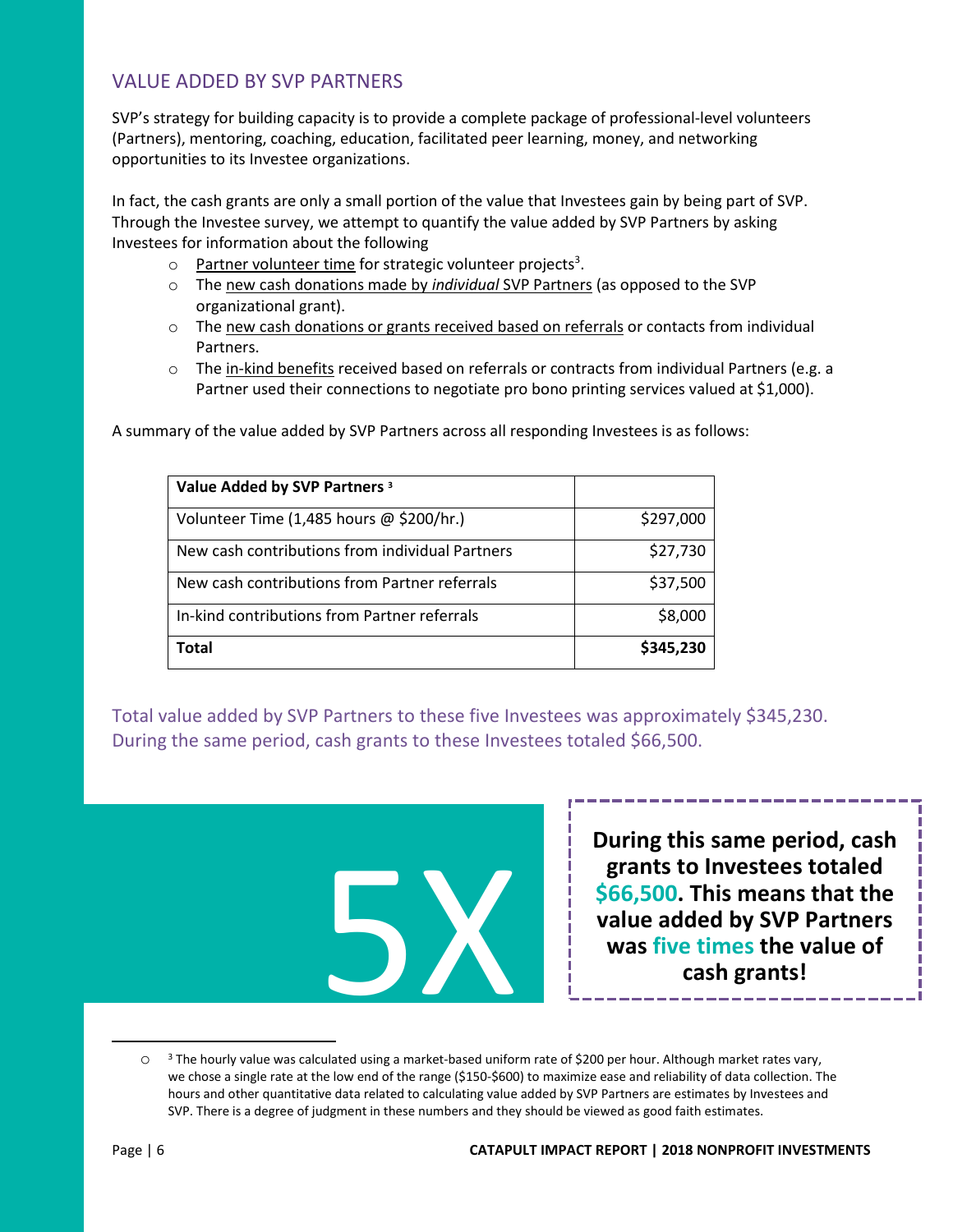#### IMPACT ON PROGRAMS AND COMMUNITY

The effort SVP has made to strengthen the organizational capacity of its Investees has led to significant improvements in organizational effectiveness and social benefit. Although it is difficult to quantify these social gains, we have asked Investees to document stories of a significant change that they have experienced in their organizational capacity as a result of their relationship with SVP. A story that well exemplifies the type of change that SVP is trying to accomplish is found below. The story is printed as submitted by the Investee.

#### **Significant Change for Community Food Share By Michelle Orge, Executive Director**

SVP helped us with projects that defined our vision and mission, a strategic plan, and separately, but in complete support of these things, new branding and messaging. We've proudly been transforming our website, our materials and our messaging. We are consistent in how we describe our vision and mission. We've got a stronger presence on social media. We've posted our strategic plan online.

We fully expected these big things to have big results over time. We expected it to affect how we achieved our mission and guide how we interacted with our stakeholders. It would provide clarity, growth and opportunities to have a greater impact in our community. We dug into the work and at the top of our list was "Have, retain and train the right people." We've always been committed to having the best people on our team, and invested considerable energy and resources to developing our staff culture and total rewards programs, but we have always felt like during the recruitment phase, we're up against a low unemployment rate, a competitive hiring market and simply being a nonprofit that can't offer what the for-profit world can. What were we going to do to tackle the first item on our strategic plan list?

It turns out that this item is taking care of itself by being part of the strategic plan. In a recent round of hiring for a position in our development department, we had an unprecedented amount of applications (175+) with many qualified candidates. During interviews, we asked them what attracted them to our organization, and every candidate shared a version of the same reasons: they researched our organization, they visited our website, they loved our brand, they appreciated our clear vision and mission, they read our strategic plan and they knew they wanted to work with us. Furthermore, in a position akin to "sales" in the nonprofit world, they felt confident that they could "sell" our product because we'd done such a great job of being clear and direct with what we want to do and how we want to do it.

Apparently, we had made great progress on our "Have, retain and train the right people" goal! The work we'd done to support it can now dovetail nicely with the recruitment elements of having a clear vision, mission, strategic plan and brand. It makes sense that these are important elements, but we did not clearly recognize the direct effect it would have, and so quickly.